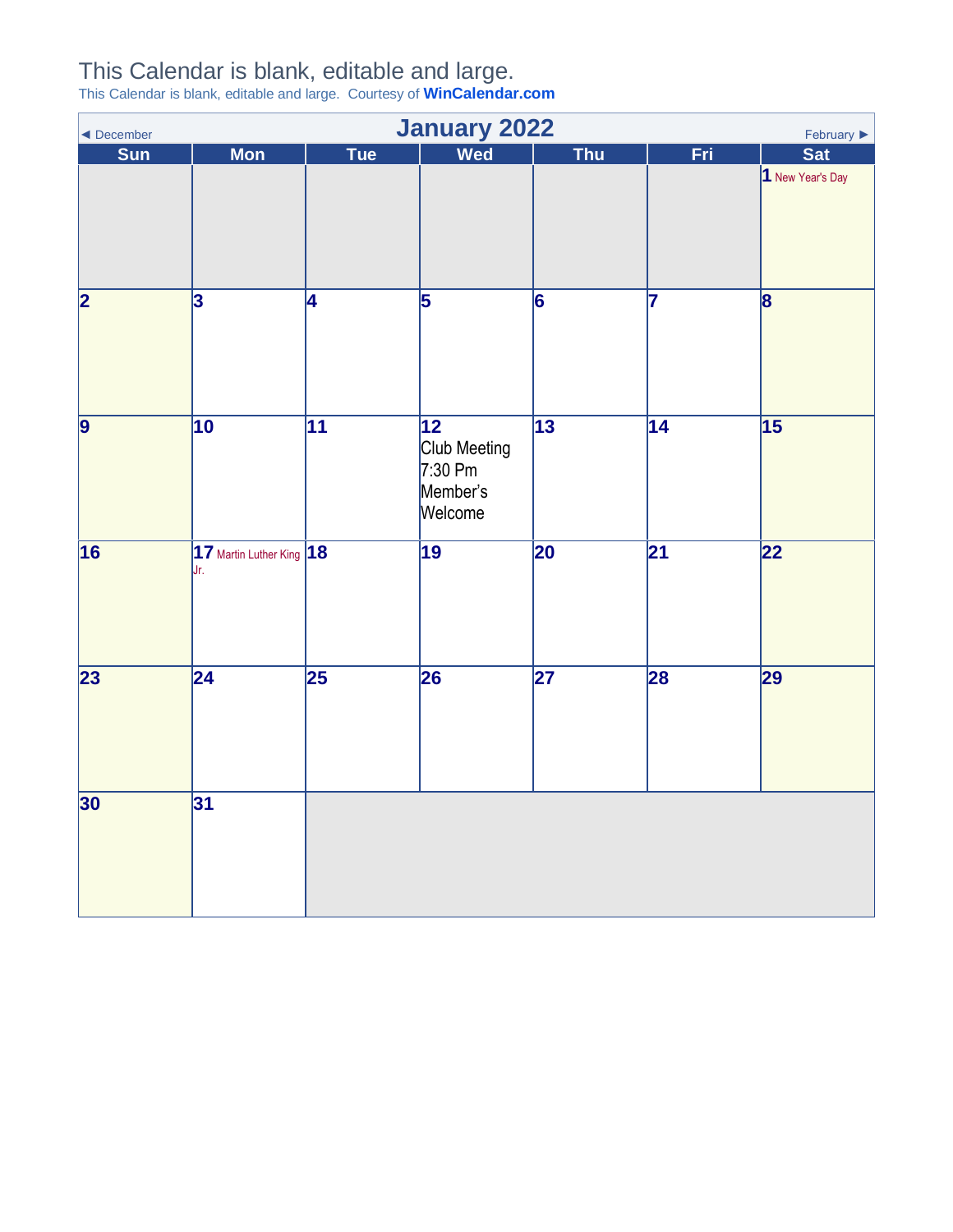<span id="page-1-0"></span>

| ◀ January                                                                                   | <b>February 2022</b><br>March $\blacktriangleright$ |                 |                                                       |                                                   |                 |                         |  |  |  |
|---------------------------------------------------------------------------------------------|-----------------------------------------------------|-----------------|-------------------------------------------------------|---------------------------------------------------|-----------------|-------------------------|--|--|--|
| Sun                                                                                         | <b>Mon</b>                                          | Tue<br>1        | <b>Wed</b><br>2 Groundhog Day                         | <b>Thu</b><br>3<br>Director's<br>Meeting @<br>7PM | Fri<br>4        | <b>Sat</b><br>$\vert$ 5 |  |  |  |
| $\vert 6 \vert$                                                                             | 17                                                  | 8               | 9<br>Club Meeting<br>$7:30$ Pm<br>Member's<br>Welcome | 10                                                | 11              | 12                      |  |  |  |
| 13 Super Bowl                                                                               | 14 Valentine's Day                                  | 15              | 16                                                    | $\overline{17}$                                   | $\overline{18}$ | 19                      |  |  |  |
| $\overline{20}$<br>CABIN FEVER<br>Sporting Clay's<br>10am till 2pm<br>Open to the<br>Public | 21 Presidents Day                                   | $\overline{22}$ | 23                                                    | $\overline{24}$                                   | $\overline{25}$ | 26                      |  |  |  |
| $\overline{27}$                                                                             | 28                                                  |                 |                                                       |                                                   |                 |                         |  |  |  |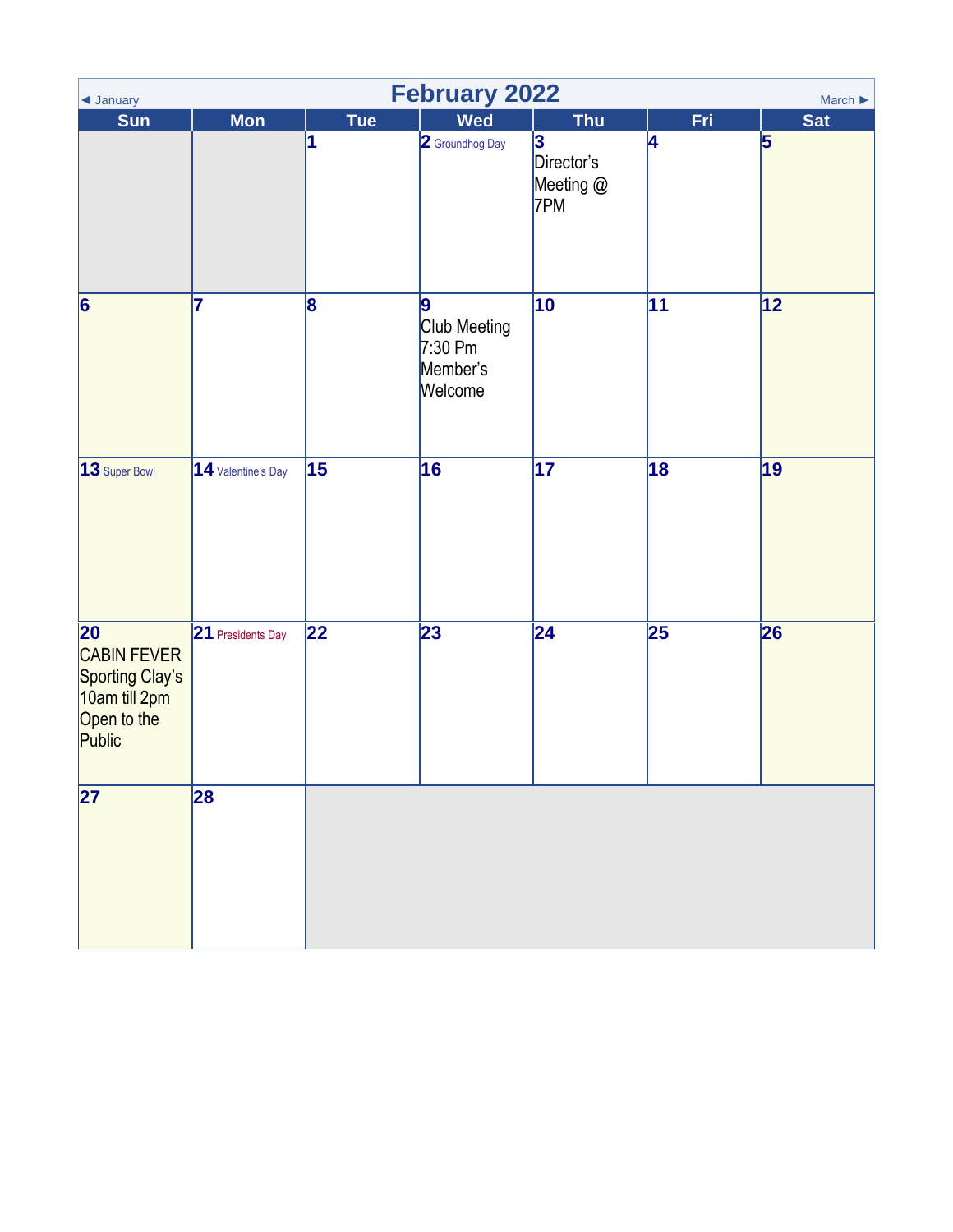<span id="page-2-0"></span>

| <b>March 2022</b><br>April ▶<br>◀ February                                                         |                 |                      |                                                               |                           |            |                                  |  |  |
|----------------------------------------------------------------------------------------------------|-----------------|----------------------|---------------------------------------------------------------|---------------------------|------------|----------------------------------|--|--|
| <b>Sun</b>                                                                                         | <b>Mon</b>      | Tue                  | <b>Wed</b>                                                    | <b>Thu</b>                | <b>Fri</b> | <b>Sat</b>                       |  |  |
|                                                                                                    |                 | 1                    | 2 Ash Wednesday                                               | 3                         | 4          | 5                                |  |  |
| 6                                                                                                  | 17              | 8 Int'l. Women's Day | $\vert$ 9<br>Club Meeting<br>$7:30$ Pm<br>Member's<br>Welcome | 10                        | 11         | 12                               |  |  |
| 13 Daylight Saving<br>Begins                                                                       | $\overline{14}$ | $\overline{15}$      | 16                                                            | 17 Saint Patrick's Day 18 |            | 19<br>Hunter's Ed<br>$8am - 4pm$ |  |  |
| 20 Start of Spring<br>(Spring Equinox)<br>Sporting Clay's<br>9am till 2pm<br>Open to the<br>Public | $\overline{21}$ | 22                   | 23                                                            | 24                        | 25         | 26 Earth Hour                    |  |  |
| $\overline{27}$<br>SASS<br>9am – 2pm                                                               | 28              | 29                   | 30                                                            | 31                        |            |                                  |  |  |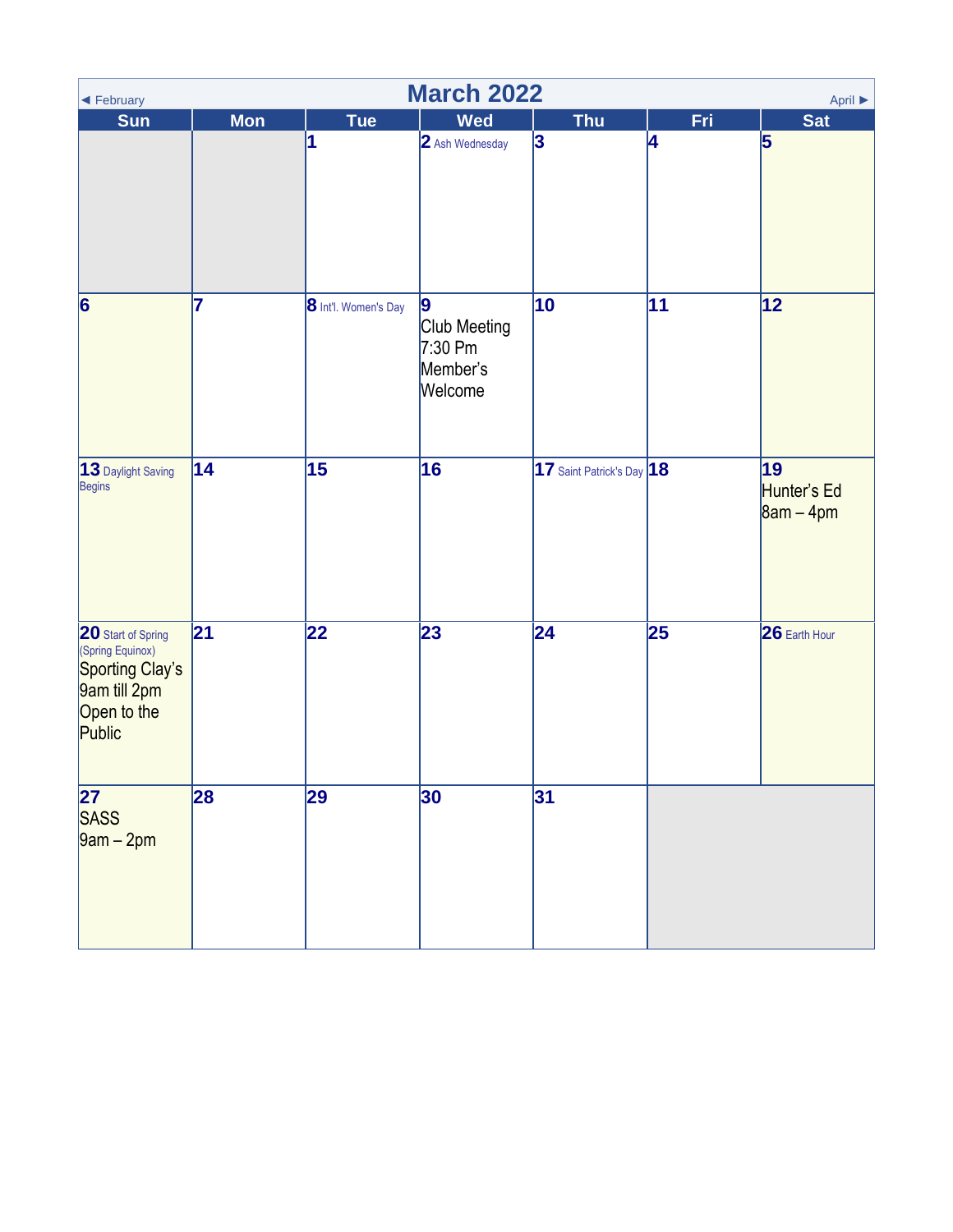<span id="page-3-0"></span>

| <b>April 2022</b><br>$May \triangleright$<br>◀ March                                  |                           |                 |                                                                                                |                  |                  |                                              |  |  |
|---------------------------------------------------------------------------------------|---------------------------|-----------------|------------------------------------------------------------------------------------------------|------------------|------------------|----------------------------------------------|--|--|
| <b>Sun</b>                                                                            | <b>Mon</b>                | <b>Tue</b>      | <b>Wed</b>                                                                                     | <b>Thu</b>       | Fri<br>1         | <b>Sat</b><br> 2                             |  |  |
| $\vert$ 3                                                                             | 4                         | 5               | 6                                                                                              | 7                | 8                | $\overline{9}$<br>Hunter's Ed<br>$8am - 4pm$ |  |  |
| 10                                                                                    | $\overline{11}$           | $\overline{12}$ | 13<br>Club Meeting<br>$7:30$ Pm<br>Member's<br>Welcome                                         | 14 Holy Thursday | $15$ Good Friday | 16                                           |  |  |
| 17 Easter                                                                             | 18 Tax Day (Taxes<br>Due) | 19              | 20<br>Trap & Skeet<br>$6:30$ pm – 9pm<br>Open to the<br>Public                                 | 21               | 22 Earth Day     | 23                                           |  |  |
| 24<br>Sporting Clay's<br>9am till 2pm<br>Open to the<br>Public<br>SASS<br>$9am - 2pm$ | 25                        | 26              | 27 Administrative<br>Professionals<br>Trap & Skeet<br>$6:30$ pm – 9pm<br>Open to the<br>Public | 28               | 29 Arbor Day     | 30                                           |  |  |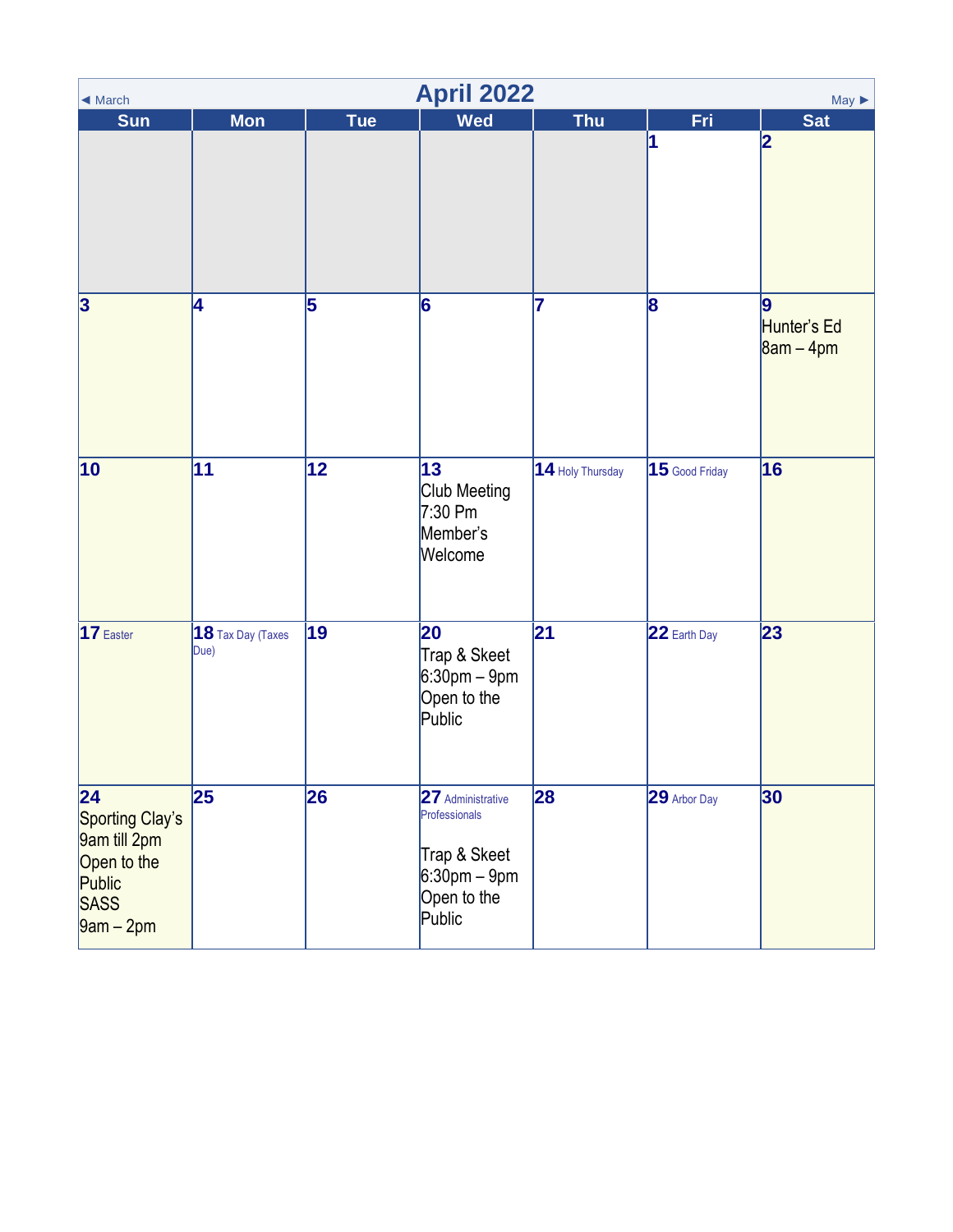<span id="page-4-0"></span>

| ◀ April                                                                                         | <b>May 2022</b><br>June $\blacktriangleright$                                                                |                          |                                                                |                                                                                                 |                                                                                          |                                                                                                 |  |  |  |
|-------------------------------------------------------------------------------------------------|--------------------------------------------------------------------------------------------------------------|--------------------------|----------------------------------------------------------------|-------------------------------------------------------------------------------------------------|------------------------------------------------------------------------------------------|-------------------------------------------------------------------------------------------------|--|--|--|
| Sun                                                                                             | <b>Mon</b>                                                                                                   | <b>Tue</b>               | <b>Wed</b>                                                     | <b>Thu</b>                                                                                      | Fri                                                                                      | <b>Sat</b>                                                                                      |  |  |  |
| $\vert$ 1                                                                                       | 2                                                                                                            | 3                        | 4<br>Trap & Skeet<br>$6:30$ pm – 9pm<br>Open to the<br>Public  | 5 Cinco De Mayo<br>Director's<br>Meeting @<br>7PM                                               | 6                                                                                        | 7                                                                                               |  |  |  |
| <b>8</b> Mother's Day                                                                           | 9                                                                                                            | 10                       | 11<br>Club Meeting<br>$7:30$ Pm<br>Member's<br>Welcome         | $ 12\rangle$                                                                                    | 13                                                                                       | 14                                                                                              |  |  |  |
| 15<br>Sporting Clay's<br>9am till 2pm<br>Open to the<br>Public                                  | 16                                                                                                           | 17<br>4H-Rifle<br>6:30PM | 18<br>Trap & Skeet<br>$6:30$ pm – 9pm<br>Open to the<br>Public | 19                                                                                              | 20                                                                                       | 21 Armed Forces Day                                                                             |  |  |  |
| $ 22\rangle$<br><b>SASS</b><br>$[9am - 2pm]$                                                    | 23                                                                                                           | 24                       | 25<br>Fun shoot for<br><b>SASS Wobble</b><br>Trap Only         | 26<br><b>SASS STATE</b><br><b>SHOOT</b><br><b>ALL RANGES</b><br><b>WILL BE</b><br><b>CLOSED</b> | 27<br><b>SASS STATE</b><br>SHOOT<br><b>ALL RANGES</b><br><b>WILL BE</b><br><b>CLOSED</b> | 28<br><b>SASS STATE</b><br><b>SHOOT</b><br><b>ALL RANGES</b><br><b>WILL BE</b><br><b>CLOSED</b> |  |  |  |
| 29<br><b>SASS STATE</b><br><b>SHOOT</b><br><b>ALL RANGES</b><br><b>WILL BE</b><br><b>CLOSED</b> | 30 Memorial Day<br><b>SASS STATE</b><br><b>SHOOT</b><br><b>ALL RANGES</b><br><b>WILL BE</b><br><b>CLOSED</b> | 31<br>4H-Rifle<br>6:30PM |                                                                |                                                                                                 |                                                                                          |                                                                                                 |  |  |  |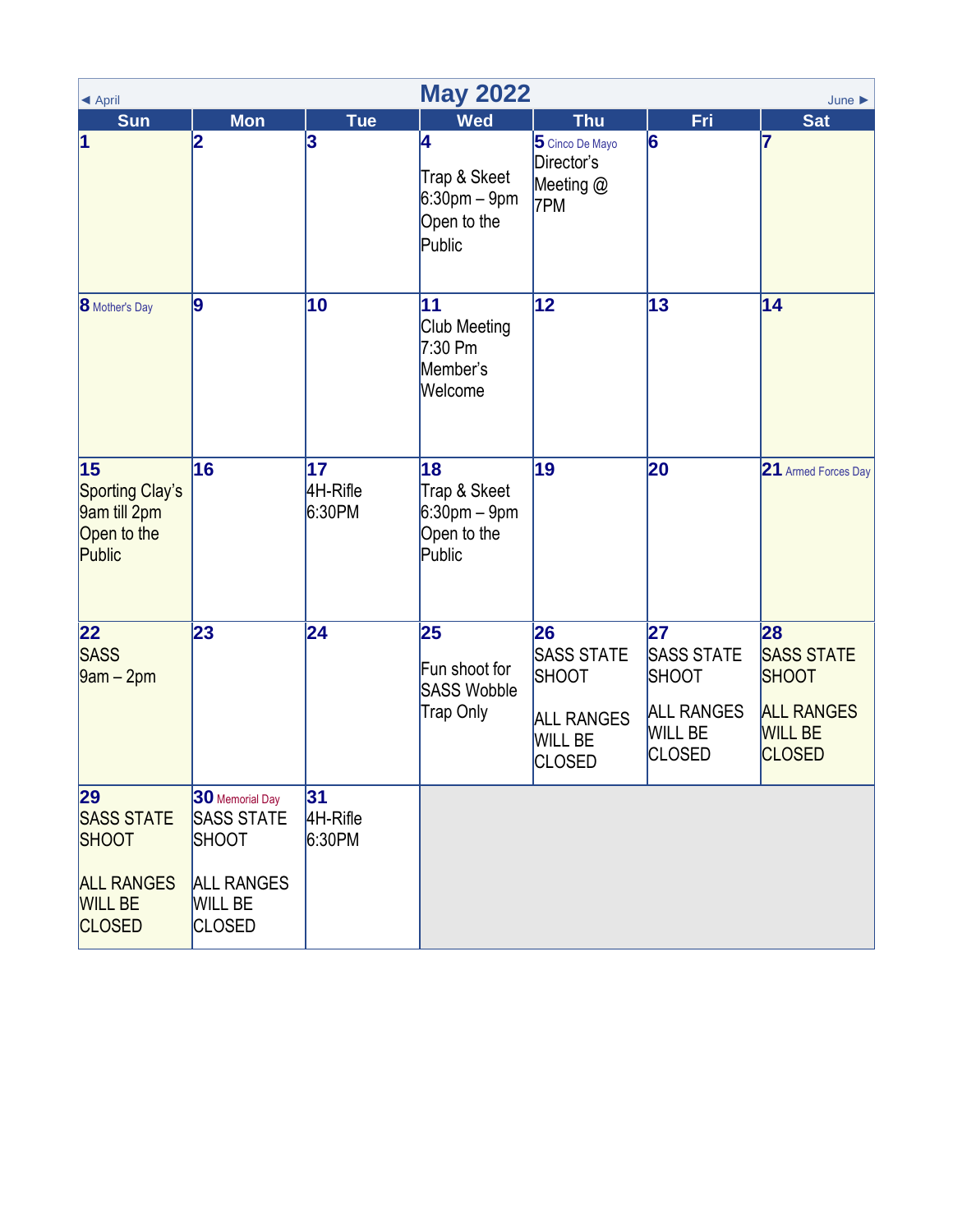<span id="page-5-0"></span>

| <b>June 2022</b><br>July $\blacktriangleright$<br>$\triangleleft$ May       |            |                                     |                                                                                            |                 |                 |                 |  |  |  |
|-----------------------------------------------------------------------------|------------|-------------------------------------|--------------------------------------------------------------------------------------------|-----------------|-----------------|-----------------|--|--|--|
| <b>Sun</b>                                                                  | <b>Mon</b> | <b>Tue</b>                          | <b>Wed</b><br>1<br>Trap & Skeet<br>$6:30 \text{pm} - 9 \text{pm}$<br>Open to the<br>Public | <b>Thu</b><br>2 | Fri<br>3        | <b>Sat</b><br>4 |  |  |  |
| 5                                                                           | 6          | 7                                   | 8<br>Club Meeting<br>$7:30$ Pm<br>Member's<br>Welcome                                      | 9               | 10              | 11              |  |  |  |
| 12                                                                          | 13         | $14$ Flag Day<br>4H-Rifle<br>6:30PM | 15<br>Trap & Skeet<br>$6:30$ pm – 9pm<br>Open to the<br>Public                             | 16              | $\overline{17}$ | 18              |  |  |  |
| 19 Father's Day<br>Sporting Clay's<br>9am till 2pm<br>Open to the<br>Public | 20         | 21                                  | 22<br>Trap & Skeet<br>$6:30$ pm – 9pm<br>Open to the<br>Public                             | 23              | 24              | 25              |  |  |  |
| 26<br>SASS<br>$\sqrt{9}$ am – 2pm                                           | 27         | 28<br>4H-Rifle<br>6:30PM            | 29<br>Trap & Skeet<br>$6:30pm - 9pm$<br>Open to the<br>Public                              | 30              |                 |                 |  |  |  |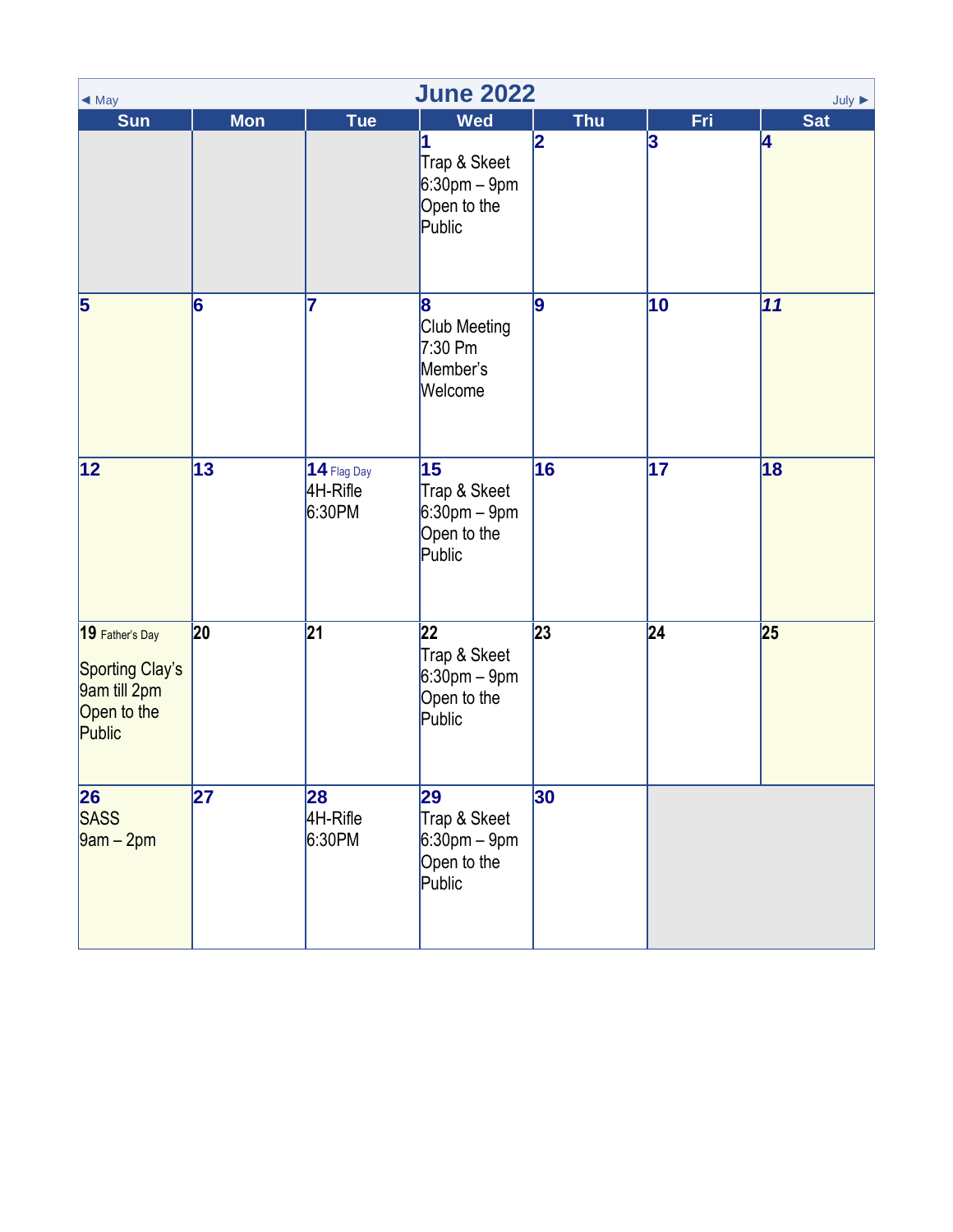<span id="page-6-0"></span>

| <b>July 2022</b><br>August $\blacktriangleright$<br>$\triangleleft$ June |              |                           |                                                                |            |                 |                                  |  |  |  |
|--------------------------------------------------------------------------|--------------|---------------------------|----------------------------------------------------------------|------------|-----------------|----------------------------------|--|--|--|
| <b>Sun</b>                                                               | <b>Mon</b>   | <b>Tue</b>                | <b>Wed</b>                                                     | <b>Thu</b> | Fri             | <b>Sat</b>                       |  |  |  |
|                                                                          |              |                           |                                                                |            | 1               | 2                                |  |  |  |
| 3                                                                        | 4 Indep. Day | 5                         | 6<br>Trap & Skeet<br>$6:30pm - 9pm$<br>Open to the<br>Public   | 7          | 8               | 9                                |  |  |  |
| $ 10\rangle$                                                             | 11           | 12 <br>4H-Rifle<br>6:30PM | $13$ Club<br>Meeting 7:30<br>Pm Member's<br>Welcome            | 14         | 15              | 16<br>Hunter's Ed<br>$8am - 4pm$ |  |  |  |
| $\overline{17}$                                                          | 18           | 19                        | 20<br>Trap & Skeet<br>$6:30pm - 9pm$<br>Open to the<br>Public  | 21         | $\overline{22}$ | 23                               |  |  |  |
| 24<br><b>SASS</b><br>$\sqrt{9am-2pm}$                                    | 25           | 26<br>4H-Rifle<br>6:30PM  | 27<br>Trap & Skeet<br>$6:30$ pm – 9pm<br>Open to the<br>Public | 28         | 29              | 30                               |  |  |  |
| 31<br>SASS<br>$9am - 2pm$                                                |              |                           |                                                                |            |                 |                                  |  |  |  |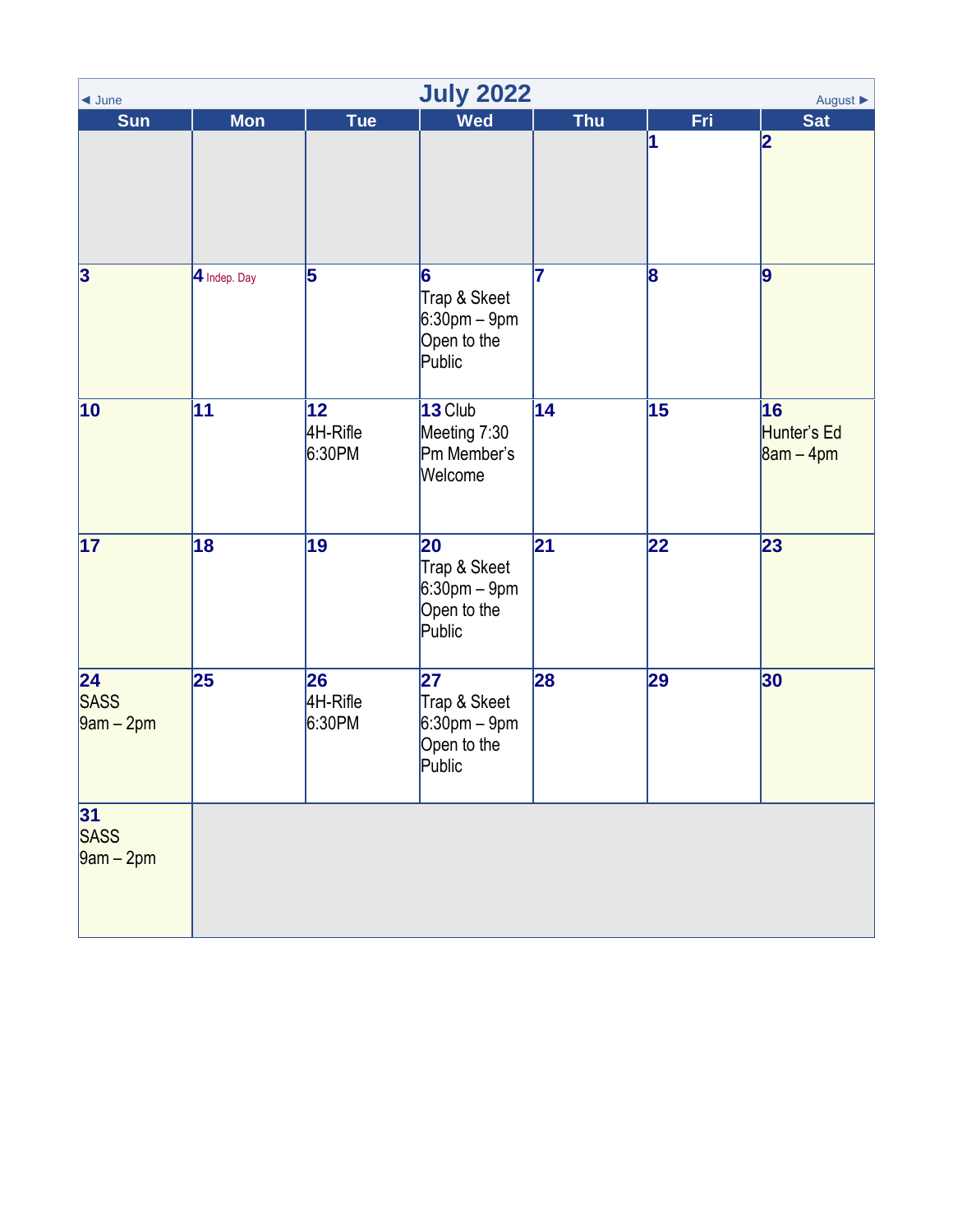<span id="page-7-0"></span>

| <b>August 2022</b><br>$\triangleleft$ July<br>September ▶ |                 |                          |                                                                                |                                                   |          |                                                                         |  |  |  |
|-----------------------------------------------------------|-----------------|--------------------------|--------------------------------------------------------------------------------|---------------------------------------------------|----------|-------------------------------------------------------------------------|--|--|--|
| <b>Sun</b>                                                | <b>Mon</b><br>1 | Tue<br>2                 | <b>Wed</b><br>3<br>Trap & Skeet<br>$6:30$ pm – $9$ pm<br>Open to the<br>Public | <b>Thu</b><br>4<br>Director's<br>Meeting @<br>7PM | Fri<br>5 | <b>Sat</b><br>$\vert 6 \vert$                                           |  |  |  |
| 7                                                         | 8               | 9<br>4H-Rifle<br>6:30PM  | 10<br>Club Meeting<br>$7:30$ Pm<br>Member's<br>Welcome                         | 11                                                | 12       | 13<br>Hunter's Ed<br>$8am - 4pm$<br>Will be held at<br><b>White Ash</b> |  |  |  |
| 14                                                        | 15              | 16<br>4H-Rifle<br>6:30PM | 17<br>Trap & Skeet<br>$6:30 \text{pm} - 9 \text{pm}$<br>Open to the<br>Public  | 18                                                | 19       | 20                                                                      |  |  |  |
| 21                                                        | 22              | 23                       | 24<br>Trap & Skeet<br>$6:30$ pm – 9pm<br>Open to the<br>Public                 | 25                                                | 26       | 27                                                                      |  |  |  |
| 28<br>SASS<br>$9am - 2pm$                                 | 29              | 30                       | 31<br>Trap & Skeet<br>$6:30$ pm – $9$ pm<br>Open to the<br>Public              |                                                   |          |                                                                         |  |  |  |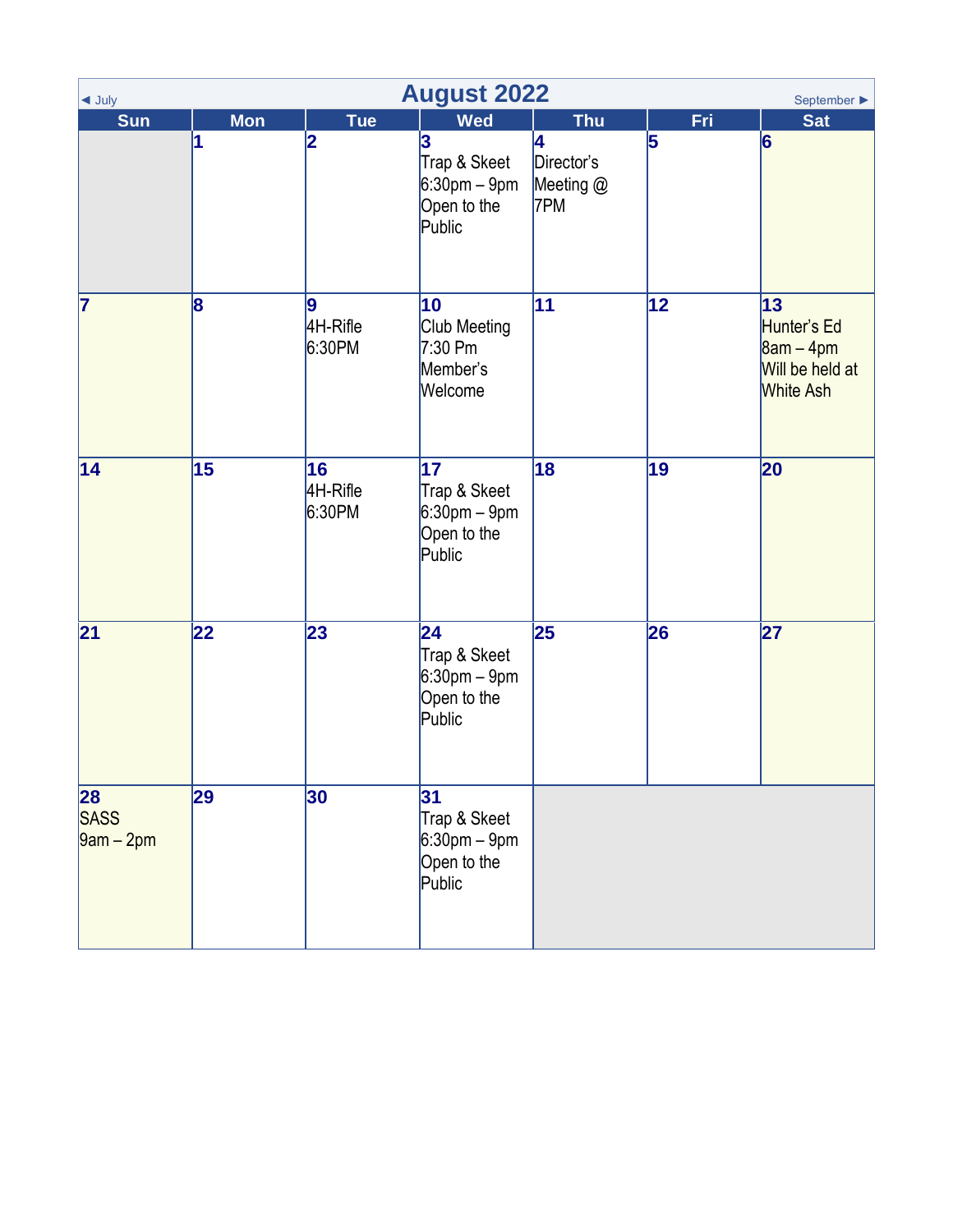<span id="page-8-0"></span>

| <b>September 2022</b><br>◀ August<br>October $\blacktriangleright$                    |                 |                 |                                                                |                                        |                       |                       |  |  |  |
|---------------------------------------------------------------------------------------|-----------------|-----------------|----------------------------------------------------------------|----------------------------------------|-----------------------|-----------------------|--|--|--|
| <b>Sun</b>                                                                            | <b>Mon</b>      | <b>Tue</b>      | <b>Wed</b>                                                     | <b>Thu</b>                             | Fri                   | <b>Sat</b>            |  |  |  |
|                                                                                       |                 |                 |                                                                | 1                                      | 2                     | 3                     |  |  |  |
| 4                                                                                     | 5 Labor Day     | 6               | 7<br>Trap & Skeet<br>$6:30$ pm – 9pm<br>Open to the<br>Public  | 8                                      | 9                     | 10                    |  |  |  |
| 11 Patriot Day                                                                        | $\overline{12}$ | $\overline{13}$ | 14<br>Club Meeting<br>$7:30$ Pm<br>Member's<br>Welcome         | 15                                     | 16<br><b>Bow Fest</b> | 17<br><b>Bow Fest</b> |  |  |  |
| 18 <br><b>Bow Fest</b>                                                                | 19              | 20              | 21<br>Trap & Skeet<br>$6:30$ pm – 9pm<br>Open to the<br>Public | 22 Start of Fall<br>(Autumnal Equinox) | 23                    | 24                    |  |  |  |
| 25<br>Sporting Clay's<br>9am till 2pm<br>Open to the<br>Public<br>SASS<br>$9am - 2pm$ | 26              | 27              | 28<br>Trap & Skeet<br>$6:30pm - 9pm$<br>Open to the<br>Public  | 29                                     | 30                    |                       |  |  |  |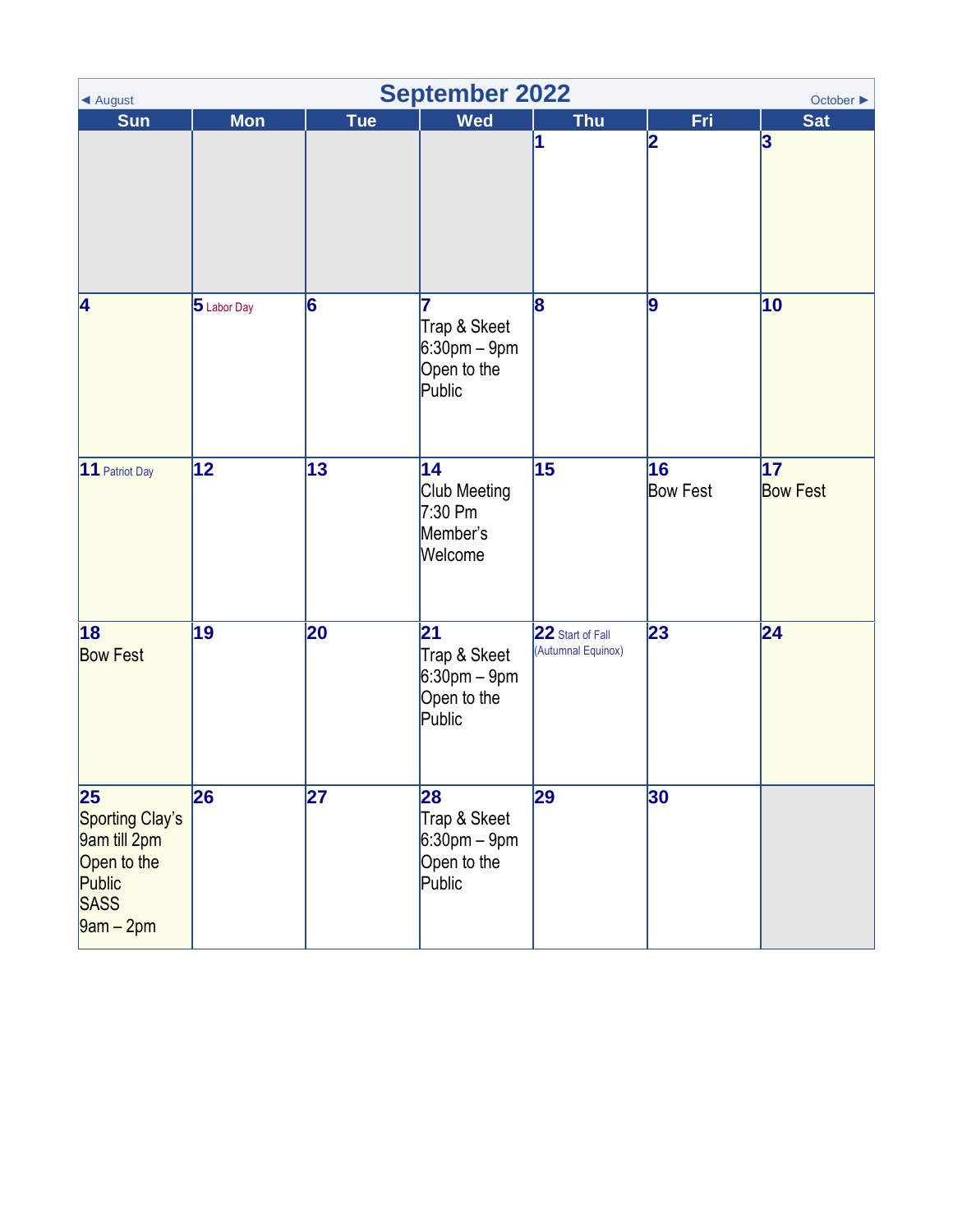<span id="page-9-0"></span>

| October 2022<br>November $\blacktriangleright$<br>◀ September       |                         |                 |                                                         |                 |                 |                         |  |  |
|---------------------------------------------------------------------|-------------------------|-----------------|---------------------------------------------------------|-----------------|-----------------|-------------------------|--|--|
| <b>Sun</b>                                                          | <b>Mon</b>              | Tue             | <b>Wed</b>                                              | <b>Thu</b>      | Fri             | <b>Sat</b><br>1         |  |  |
| $\overline{\mathbf{2}}$                                             | $\overline{\mathbf{3}}$ | 4               | 5                                                       | 6               | 17              | $\overline{\mathbf{8}}$ |  |  |
| $\vert$ 9                                                           | 10 Columbus Day         | 11              | 12 <br>Club Meeting<br>$7:30$ Pm<br>Member's<br>Welcome | $\overline{13}$ | $\overline{14}$ | 15                      |  |  |
| $\overline{\overline{16}}$<br>Shooter's<br>Challenge<br>$9am - 2pm$ | $\overline{17}$         | $\overline{18}$ | $\overline{19}$                                         | $\overline{20}$ | $\overline{21}$ | $\overline{22}$         |  |  |
| 23<br><b>SASS</b><br>$9am - 2pm$                                    | $\overline{24}$         | 25              | 26                                                      | 27              | 28              | 29                      |  |  |
| 30<br>SASS<br>$9am - 2pm$                                           | 31 Halloween            |                 |                                                         |                 |                 |                         |  |  |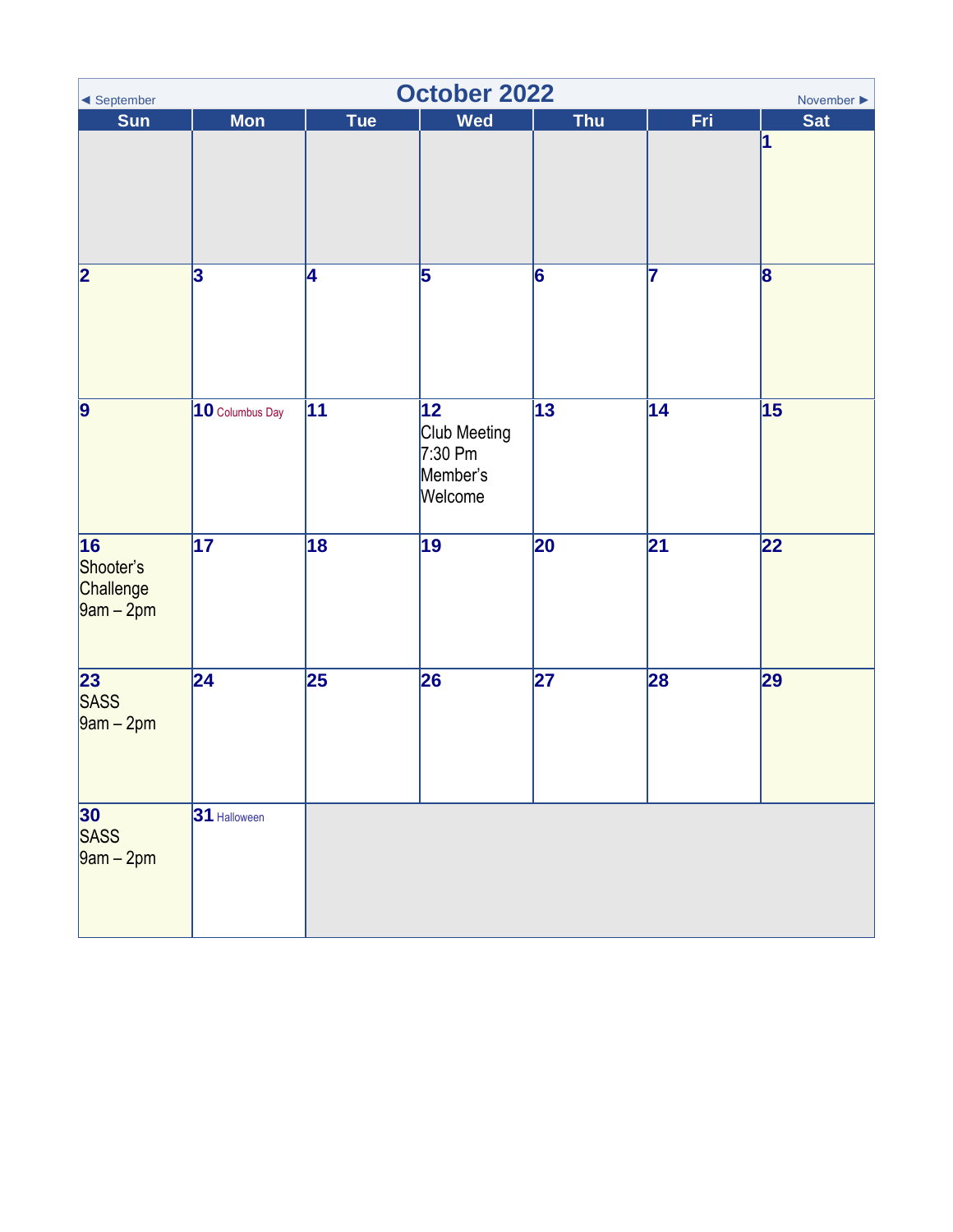<span id="page-10-0"></span>

| <b>November 2022</b><br>December $\blacktriangleright$<br>◀ October |                 |                 |                                                    |                                     |                 |                 |  |  |  |
|---------------------------------------------------------------------|-----------------|-----------------|----------------------------------------------------|-------------------------------------|-----------------|-----------------|--|--|--|
| Sun                                                                 | <b>Mon</b>      | Tue             | <b>Wed</b>                                         | <b>Thu</b>                          | Fri             | <b>Sat</b>      |  |  |  |
|                                                                     |                 | 1               | $\overline{\mathbf{2}}$                            | 3<br>Director's<br>Meeting @<br>7PM | 4               | $\vert$ 5       |  |  |  |
| 6 Daylight Saving<br>Time Ends                                      | 17              | 8 Election Day  | 9 Club Meeting<br>$7:30$ Pm<br>Member's<br>Welcome | $ 10\rangle$                        | 11 Veterans Day | 12              |  |  |  |
| 13                                                                  | $\overline{14}$ | $\overline{15}$ | 16                                                 | $\overline{17}$                     | $\overline{18}$ | $\overline{19}$ |  |  |  |
| $\overline{20}$                                                     | 21              | $\overline{22}$ | 23                                                 | $24$ Thanksgiving Day $ 25 $        |                 | 26              |  |  |  |
| $\overline{27}$                                                     | 28              | 29              | 30                                                 |                                     |                 |                 |  |  |  |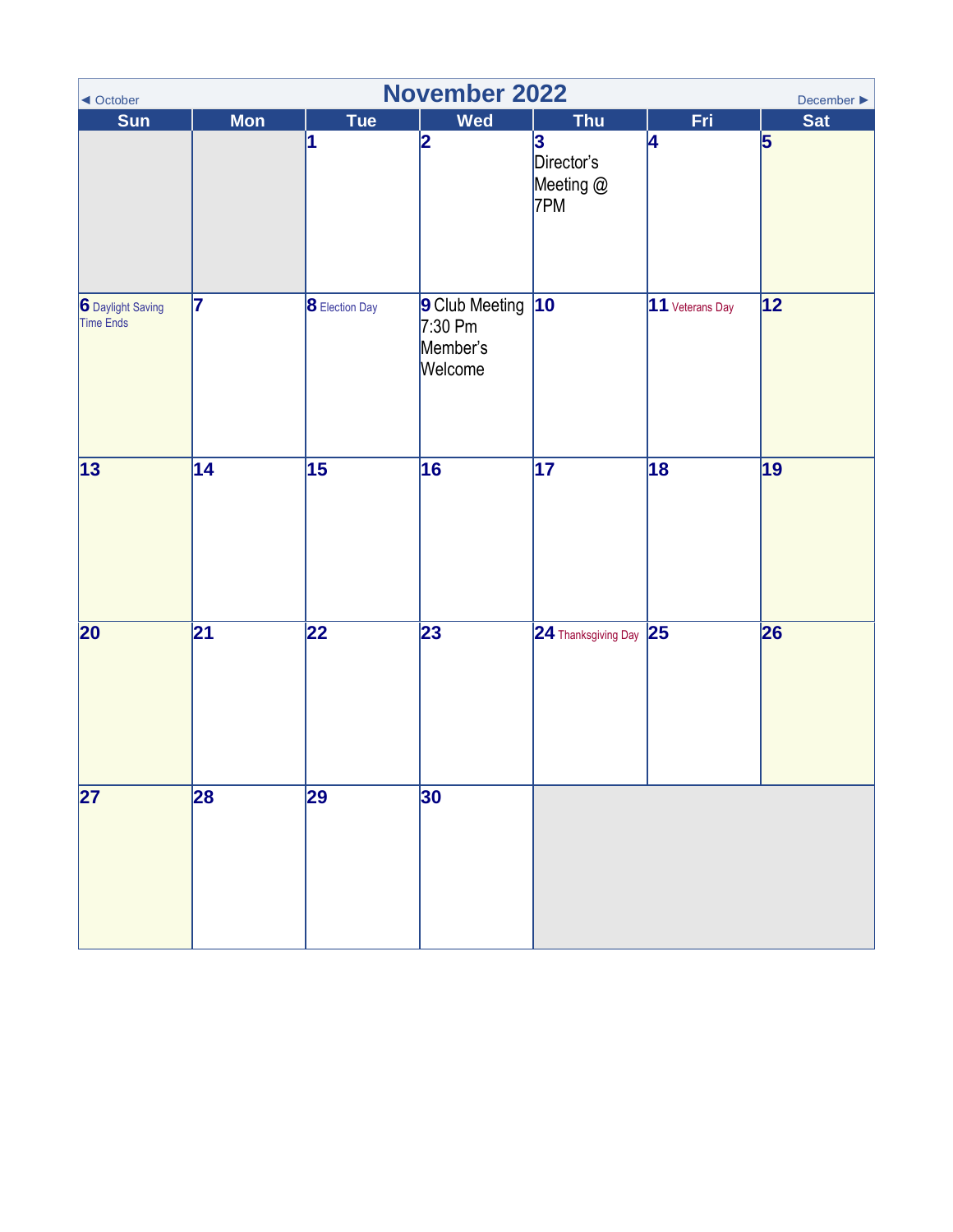<span id="page-11-0"></span>

| <b>December 2022</b><br>January $\blacktriangleright$<br>◀ November |                 |                 |                                                                                                                                    |                 |      |                 |  |  |
|---------------------------------------------------------------------|-----------------|-----------------|------------------------------------------------------------------------------------------------------------------------------------|-----------------|------|-----------------|--|--|
| <b>Sun</b>                                                          | <b>Mon</b>      | Tue             | Wed                                                                                                                                | <b>Thu</b>      | Fri. | <b>Sat</b>      |  |  |
|                                                                     |                 |                 |                                                                                                                                    | 1               | 2    | 3               |  |  |
| 4                                                                   | 5               | 6               | 7                                                                                                                                  | 8               | 9    | 10              |  |  |
| $\overline{11}$                                                     | $\overline{12}$ | $\overline{13}$ | $\overline{14}$<br><b>Annual Club</b><br>Meeting7:30pm<br><b>All Life/Annual</b><br>Mambers are<br><b>Encouraged to</b><br>Attend. | $\overline{15}$ | 16   | $\overline{17}$ |  |  |
| 18                                                                  | $\overline{19}$ | $\overline{20}$ | 21 Start of Winter<br>(Winter Solstice)                                                                                            | $\overline{22}$ | 23   | $\overline{24}$ |  |  |
| 25 Christmas                                                        | 26              | 27              | 28                                                                                                                                 | 29              | 30   | 31              |  |  |